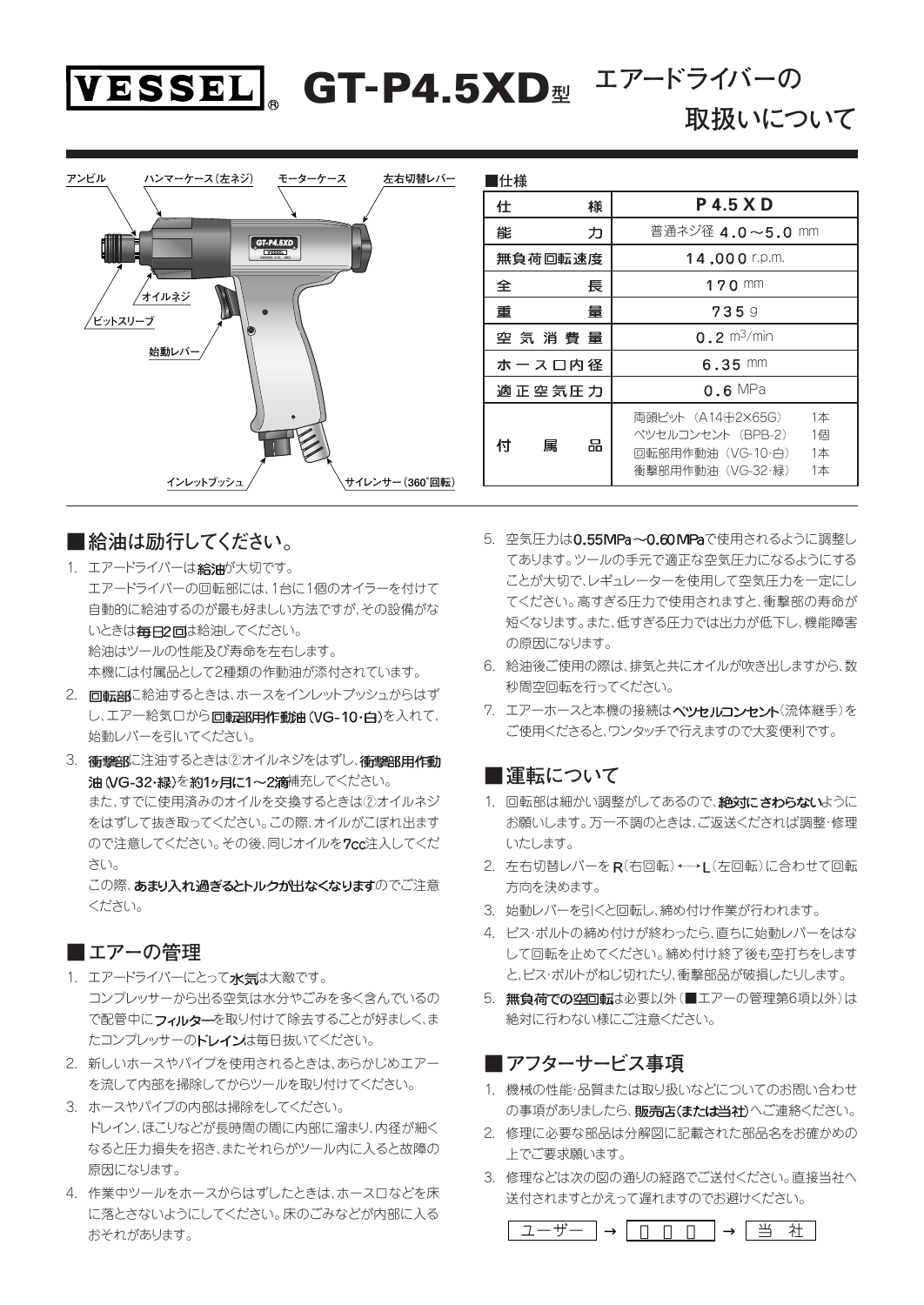# **GT-P4.5XD 型分解図**



|                                      | ■部品表           |      |  |  |                 |        |     |  |                 |                              |   |     |                  |                 |  |     |                |                 |      |   |        |                   |     |
|--------------------------------------|----------------|------|--|--|-----------------|--------|-----|--|-----------------|------------------------------|---|-----|------------------|-----------------|--|-----|----------------|-----------------|------|---|--------|-------------------|-----|
| 部品<br>番号                             |                | 部品名称 |  |  |                 |        | サイズ |  | 1台分 部品<br>個数 番号 | 部                            | 品 | 名 称 |                  | サイズ             |  |     | 怡分 部品<br>個数 番号 |                 | 部品名称 |   |        | サイズ               | 1台分 |
|                                      | ①  オイルシール      |      |  |  | SB12×18×4(3に内蔵) |        |     |  | 21              | セットナットロリング                   |   |     |                  | S <sub>29</sub> |  |     | 41             | 左右切替レバー         |      |   |        |                   |     |
| $\overline{2}$                       | オイルネジ          |      |  |  |                 | LP-M5  |     |  | 22              | セットナット                       |   |     |                  |                 |  |     | 42             | 左右切替レバー止スプリング   |      |   |        |                   |     |
| 3                                    | ハンマーケース        |      |  |  |                 |        |     |  | $\circled{3}$   | ベアリング                        |   |     | 607ZZ(27に内蔵)     |                 |  | 〔1〕 | 43             | 左右切替レバー止ボール     |      |   |        | 1/8"              |     |
| $\overline{4}$                       | ハンマーケースOリング    |      |  |  | S0-015-26       |        |     |  |                 | 24 オイルシール                    |   |     | SC7×16×5(27に内蔵)  |                 |  |     | 44             | 左右切替レバー止ノックピン   |      |   |        | SP2×20            |     |
|                                      | ⑤ ハンマーケースブッシュ  |      |  |  |                 | (3に内蔵) |     |  |                 | 25 エンドプレートロリング               |   |     |                  | S <sub>22</sub> |  |     | 45             | 始動レバー           |      |   |        |                   |     |
| 6                                    | アンビル           |      |  |  |                 |        |     |  |                 | 26 エンドプレートノックピン              |   |     | SP2×5(27に内蔵)     |                 |  |     | 46             | 始動レバーピン         |      |   |        | $SP3 \times 14$   |     |
| $\overline{7}$                       | スラストプレート       |      |  |  |                 |        |     |  | 27 <sup>1</sup> | エンドプレート(前) (B.B.+0.S.+K.P.付) |   |     |                  |                 |  |     | 47             | 始動レバー止ノックピン     |      |   |        | SP3×20            |     |
| 8                                    | スラストワッシャー      |      |  |  |                 |        |     |  | 28 <sub>1</sub> | ローター                         |   |     |                  |                 |  |     | 48             | サイレンサーケース止ノックピン |      |   |        | SP2×20            |     |
| 9                                    | スリーブ止Cピン       |      |  |  |                 |        |     |  | 29              | ローター羽根                       |   |     |                  |                 |  | 6   | 49             | サイレンサーケース0リング   |      |   |        | S14               |     |
|                                      | 10 スリーブリング     |      |  |  |                 |        |     |  |                 | 30 シリンダーノックピン(前)             |   |     | ¢1.7×10(31に内蔵)   |                 |  |     | 50             | サイレンサーフィルター     |      |   |        |                   |     |
|                                      | 11   スリーブスプリング |      |  |  |                 |        |     |  |                 | 31 シリンダー (K.P.付)             |   |     |                  |                 |  |     | 51             | サイレンサーケース       |      |   |        |                   |     |
|                                      | 12 ビットスリーブ     |      |  |  |                 |        |     |  |                 | 32 シリンダーノックピン(後)             |   |     | ¢1.7×14.8(31に内蔵) |                 |  |     | 52             | スロットル           |      |   |        |                   |     |
|                                      | 13 ビット止ボール     |      |  |  |                 | 1/8"   |     |  |                 | 33 エンドプレート(後) (B.B.付)        |   |     |                  |                 |  |     | 53             | 弁ボール            |      |   |        | 9/32"             |     |
|                                      | 14 ハンマーフレーム    |      |  |  |                 |        |     |  |                 | 34 ベアリング                     |   |     | 606ZZ(33に内蔵)     |                 |  |     | 54             | スロットルスプリング      |      |   |        |                   |     |
|                                      | 15 ハンマー        |      |  |  |                 |        |     |  | 35              | エンドプレートスペーサー                 |   |     |                  |                 |  |     | 55             | インレットブッシュ0リング   |      |   |        | S <sub>12.5</sub> |     |
|                                      | 16 ハンマーピン      |      |  |  |                 |        |     |  | 36              | 左右切替バルブ                      |   |     |                  |                 |  |     | 56             | インレットブッシュ       |      |   |        |                   |     |
|                                      | 17 ドライバー       |      |  |  |                 |        |     |  | 37              | 左右切替バルブOリング                  |   |     |                  | P6              |  |     |                |                 |      |   |        |                   |     |
|                                      | 18 フッシャー       |      |  |  |                 |        |     |  |                 | 38   左右切替バルブスプリング            |   |     |                  |                 |  |     |                |                 |      | 付 | 属<br>品 |                   |     |
|                                      | 19 スペーサー       |      |  |  |                 |        |     |  |                 | 39 モーターケース                   |   |     |                  |                 |  |     | 70             | 回転部用作動油         |      |   |        | VG-10·白(1)        |     |
|                                      | 20 カラー         |      |  |  |                 |        |     |  |                 | 40 ストッパーピン                   |   |     |                  | SP3×6           |  |     | 71             | 衝撃部用作動油         |      |   |        | VG-32·緑           |     |
| ※○印につきましては、セット部品ですので、ご注文の際にはご注意願います。 |                |      |  |  |                 |        |     |  |                 |                              |   |     |                  |                 |  |     |                |                 |      |   |        |                   |     |



※本書の内容は予告なく変更することがあります。



ੱਰ

本 社 壶537-0001 大阪市東成区深江北2丁目17番25号 ☎(06)6976-7771代)/FAX.(06)6976-1309 東 京 支 店 壶143-0025 東京都大田区南馬込5丁目43番13号 ☎(03)3776-1831代)/FAX.(03)3776-5607 大 阪 支 店 ѿ537-0001 大阪市東成区深江北2丁目17番25号 ☎(06)6976-7771代)/FAX.(06)6971-1309 名古屋営業所 ѿ457-0014 名古屋市南区呼続四丁目3番1号 ☎(052)821-9575代)/FAX.(052)824-4167 }(092)411-5710 / FAX.(092)411-5770 福岡営業所 {812-0016 福岡市博多区博多駅南6丁目1番22号 札幌出張所 ѿ065-0011 札幌市東区北11条東14丁目1番1号 ☎(011)711-5003 /FAX.(011)704-4725

使い易さが私達の使命て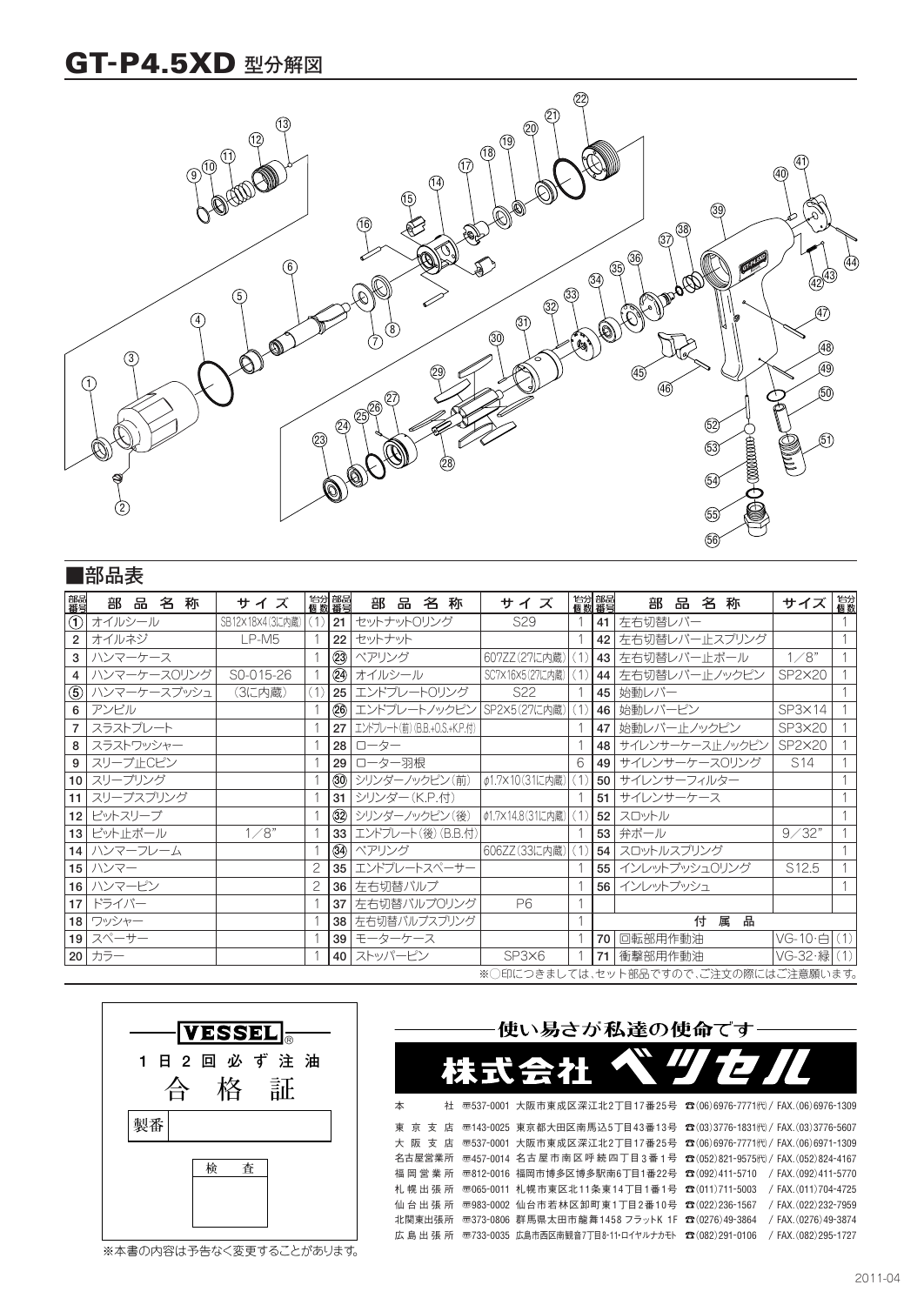

# AIR SCREWDRIVER INSTRUCTION MANUAL



#### ■ LUBRICATION

- 1. Lubrication is indispensable to air tools. It is necessary to install a lubricator for automatic oil feed, but if it is not available, manual lubrication twice a day is recommended for longer product life and efficient function of its mechanism. The package contains two different kinds of lubrication oils.
- 2. To lubricate the motor part, remove the air hose from Air Inlet Bushing. Then apply appropriate amount of lubrication oil for rotating mechanism (VG-10, Clear) into Air Inlet and conduct several seconds' idling.
- 3. To lubricate the impact-driving parts, remove Lubricant Port Screw and apply one to two drops of lubrication oil to impact mechanism (VG-32, Light Green) once every week. To replace spent lubricant, remove Lubricant Port Screw and dispose of the old lubricant. Then refill the hammer housing with 7cc volume of new lubrication oil for impact driving mechanism (VG-32, Light Green). Excessive lubrication lowers the working torque.

#### ■ AIR SUPPLY

- 1. Air tools can be adversely affected by moisture. As air supplied from the compressor contains a lot of moisture and dust, it is advisable to install a filtering equipment and a lubricator in the pipeline to remove such undesirable elements. Also, accumulated water within the air tank needs to be drained every day.
- 2. Before using a new air hose or air pipe, connect it to the air compressor first to run a flow into it so that the inside of it will be cleaned.
- 3. Keep the inside of air hoses and air pipes clean. With dust and water accumulated within an air hose or pipe,

#### ■ SPECIFICATIONS

| Model            | GT - P4.5XD                                  |                  |  |  |  |  |  |
|------------------|----------------------------------------------|------------------|--|--|--|--|--|
| Capacity         | $4.0 - 5.0$ mm                               |                  |  |  |  |  |  |
| Free Speed       | 14,000rpm                                    |                  |  |  |  |  |  |
| Overall Length   | 170mm                                        |                  |  |  |  |  |  |
| Weight           | 735g                                         |                  |  |  |  |  |  |
| Air Consumption  | 0.2m <sup>3</sup> /min                       |                  |  |  |  |  |  |
| Inner Hose Diam. | 6.35mm                                       |                  |  |  |  |  |  |
| Air Pressure     | 0.6MPa                                       |                  |  |  |  |  |  |
| Accessories      | Both End Bit (A14 +2x65G)                    | 1PC              |  |  |  |  |  |
|                  | VESSEL Air Plug (BPB-2)                      | 1PC              |  |  |  |  |  |
|                  | ISO VG-10 lubrication oil (Clear)            | 15 <sub>cc</sub> |  |  |  |  |  |
|                  | ISO VG-32 lubrication oil (Light Green) 15cc |                  |  |  |  |  |  |

the inner diameter of them becomes smaller and it causes a drop in the working air pressure. It can also cause the air tools to break down if such objects get into them.

- 4. If the air hose is detached from the tool, keep the end of the hose from falling onto the floor as dust or other objects may come into the air hose.
- 5. The input air pressure needs to be maintained within the 0.55MPa to 0.60MPa range by installing a regulator at the tool end. Excessive air pressure shortens the lifetime of impact-driving parts and insufficient air pressure lowers the working torque and causes its performance to be impaired.
- 6. Please conduct "idling" for a few seconds after lubrication, as the lubricant would be flushed out with exhaust air.
- 7. VESSEL Quick-Change Couplings are recommended for more convenience.

#### ■ OPERATION

- 1. Do not tamper with the rotational parts as they are adjusted with high precision. In case of malfunction, please contact us for customer service.
- 2. Switch Reverse Lever to L (for counter-clockwise revolution) or R (for clockwise revolution) to change the rotational direction.
- 3. Set the tool tip onto the screw and press Throttle Lever to start.
- 4. Release Throttle Lever to stop the revolution after completing the fastening job. Unnecessary driving will damage both the screw / bolt and the impact-driving mechanism.
- 5. Except for the after-lubrication flush (in reference to the 6th note of AIR SUPPLY), avoid idling the unit with no load.